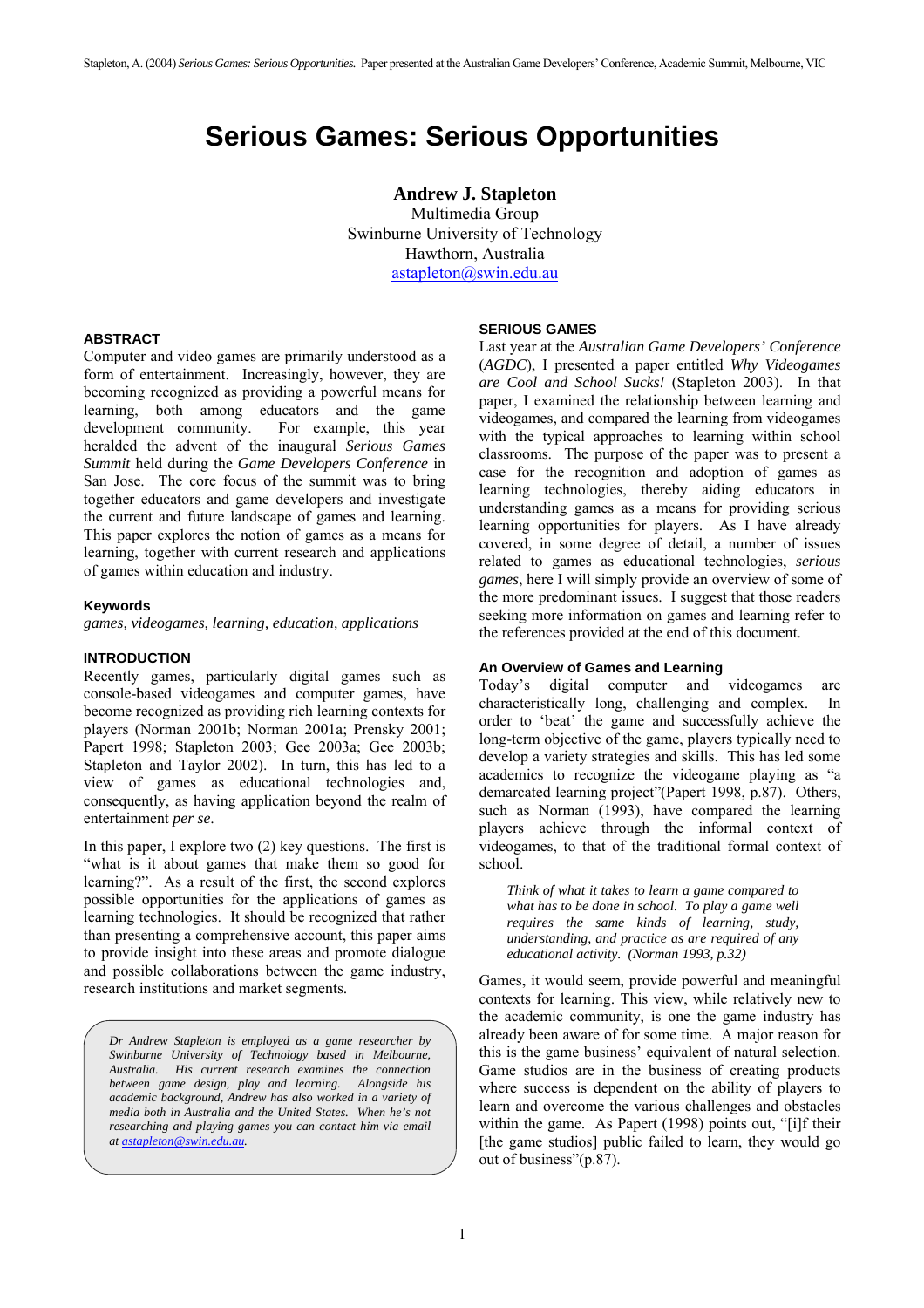Game developers, therefore, are in the business of continually creating complex and entertaining challenges for players; challenges which players must master and learn through the development of skill and strategy in a fun way. Accordingly, game players can also be understood as learners.

## **Games v. School**

With games understood as learning technologies, the question arises as to what's different about the learning when games compared to that typically within schools.

One of the more obvious differences resides with the control afforded to the learner as player. Games are environments specifically designed for players to experience interactively through play. Without the activity of the player there is no game; games are to be *played* by *players*. Consequently, the locus of control resides with the *player* as a learner. Now compare this with the environment that typically dominates many of today's schools. Here, it is the *teacher* who decides what to do next, when to do it, what the primary goal is, and so on. In short "a learner is asked to learn what the instructor thinks [s]he should learn" (Gargarian 1996, p.149). Control and *activity* is primarily afforded to the teacher.

So, simplistically speaking, the locus of control is typically afforded to players in games and teachers in schools. Accordingly, it is predominantly the player, as learner, who directs activity in games and it is predominantly the teacher who directs activity in the classroom. Games, therefore, present a *learner-centered* approach to learning, whereas traditional education presents a *teacher-centered* approach. To use a metaphor, if learning is understood as a journey, a learner-centered approach is where a learner is in charge of driving a vehicle, and a teacher-centered approach is like catching public transport, with the teacher being the driver.

When regarding players as learners, this focus on *activity* simply means that players are involved in a *learning process* whereas teachers are engaged in a *teaching process*. In the former, it is up to *players to construct* for themselves, their own knowledge, whereas in the latter, it is up to *teachers to transfer*, or typically transmit, knowledge from the teacher to the learner. So the two processes of teaching and learning can be regarded as quite different; they are not simply the inverse of each other. Learning can be understood as a process whereby learners active construct knowledge through experience and interaction, whereas teaching, from a traditional viewpoint, can be regarded as process by which teachers disseminate knowledge to learners through transmission

Now, this is not to say that *all* teachers adopt this approach. Einstein, for example, remarked "I never try to teach my students anything. I only try to create an environment in which they can learn." (Einstein in Prensky (2001, p.71)). Einstein's comments reflect a view of teaching and learning in which the learner is the active participant and where, like a good game designer, the role of the teacher is to create an environment that promotes learning through interaction.

The design of serious games―games with a focus on education―is, in my view, about creating environments and opportunities for players to *learn*, rather than creating products that aim to *teach*. It's about creating meaningful experiences and activities for players, rather than a means for 'transmitting' knowledge from the game to the player.

# **SERIOUS OPPORTUNITIES**

The previous section examined, albeit briefly, the question of the learning potential of games provided a justification for employing games as valid contexts for learning. Now, with games understood as educational technologies, we can examine some of the possible applications of 'serious games'.

# **The Serious Games Landscape**

This year's inaugural *Serious Games Summit* at the *Game Developers Conference* (CMP Media 2004) in San Jose participants explored the *serious games landscape*; namely, the various market segments in which games could provide solutions to clients (see [Table 1\)](#page-1-0).

|                | <b>Serious Games User Map</b>                                          |
|----------------|------------------------------------------------------------------------|
|                | $\bullet$ K-12 Edutainment*                                            |
| ٠              | <b>Higher Education</b>                                                |
| ٠              | Health Care                                                            |
| ٠              | Corporate                                                              |
| ٠              | Military                                                               |
| $\blacksquare$ | Non-Government                                                         |
| ٠              | Other                                                                  |
|                | <b>Contract Contract Contract Contract</b><br>$\cdot$<br>$\sim$ $\sim$ |

<span id="page-1-0"></span>Table 1 Representation of the serious games user map

#### *K-12 Edutainment*

While the K-12 sector is recognized and understood as a possible market for serious games, presently it is not considered a key focus within the serious games community. This is primarily due to the large number of 'skill-and-drill' 'edutainment' type titles which are typically associated with this market. Initiatives, such as the *Education Arcade's* 'Games in Education Conference' (MIT Comparative Media Studies and Entertainment Software Association 2004) held this year at the *Electronic Entertainment Expo* (*E3*), focused almost exclusively on this sector.

Companies operating within this sector include the *Riverdeep* (Riverdeep Interactive Learning 2004) family of brands that include *Broderbund, The Learning Company, Edmark,* and *Destination Success*, and the *Leapfrog* (LeapFrog Enterprises 2004) series of products.

# *Higher Education*

In terms of the current landscape, the higher education sector appears to offer the greatest potential for the development and implementation of serious games. While working closely with game industry professionals,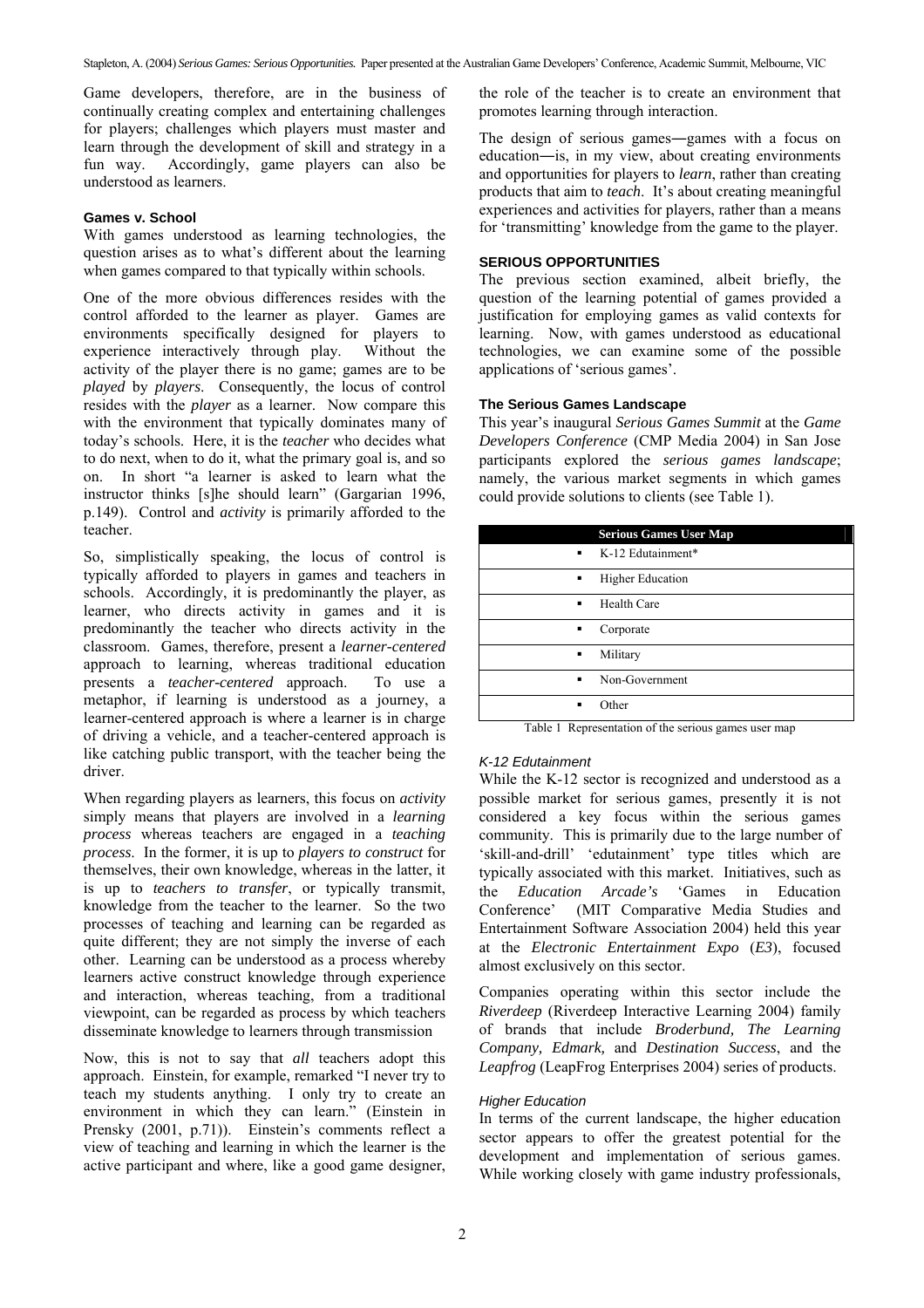there exists the potential for academics to contribute to the development and implementation process. Further, funding opportunities may exist through various research projects. Finally, this sector also has the capability to build products for themselves and, consequently, can be considered excellent potential partners for game industry professionals.

### *Health Care*

Another potential market, and one being strongly pursued in the United States, is that of health care. The *Games for Health* (Sawyer 2004) serious games project recently organized a conference to specifically investigate issues and opportunities within this sector. A variety of applications can be thought of here such as games as a form of motivation and reward for patients undergoing some form of treatment. Games could also be to distract patients during certain procedures such as dental work, for example. And other games may form components of the treatment itself such as in the treatment of phobias, anxiety or physical therapy.

#### *Corporate*

The corporate market looms as one of the most lucrative of all market segments. Nonetheless, the segment itself is extremely diverse comprised of a plethora of industries and possible applications. Further, game-based solutions could be a small as an *advergame*―a digital game designed to advertise products and services―for a small retail store, to a complex training simulation to a large multinational company. In short, this market presents some challenges to serious game developers, including the convincing, to varying degrees, of the benefits of game-based solutions to clients.

#### *Military*

As longtime avid adopters of gaming for serious purposes, the military are well aware of the potential of serious games. The military invest heavily in the design, development and implementation of serious games primarily for training and recruitment purposes. Further, this investment also allows for crossover opportunities into other market segments.

#### *Non-Government*

Another potential market for serious games include nongovernment organizations. Organizations such as *Greenpeace, Red Cross* and the *Salvation Army*, are all examples of organizations within this sector. A key point for potential game developers made at the *Serious Games Summit* is that an organization being 'not-for-profit' doesn't necessarily mean that it has no budget for seriousgame projects.

#### *Other*

Finally, there are numerous other markets and applications for game-based solutions. Among others, fields such as game journalism together with politicallybased games all form part of this segment. For instance, *Newsgaming.com* (Frasca 2004) is an example of a games design for political purposes.

#### **Case Studies**

As a means of developing insight into the various issues related to the design, development and implementation of serious games, I present three (3) case studies. I chose these studies as a means to compare and contrast similarities and differences between various market segments.

The following three case studies are illustrations of gamebased solutions in the areas of university physics, firefighter training, and the treatment of phobias. Each of these games was presented at the *Serious Games Summit*.

## *Case Study 1: Supercharged!*

As an example of MIT's *Games-to-Teach* project (MIT Comparative Media Studies and Microsoft Corporation 2001), *Supercharged!* (MIT Comparative Media Studies 2002) is a game developed with the primary aim of promoting learning in physics; specifically electromagnetism, and is an example of a game developed *by* the higher education sector.

The gameplay of *Supercharged!* is for players to use the physics of electromagnetism to charge their spacecraft ―a charged particle―and navigate through threedimensional space to reach a goal. In order to achieve this goal, players would need to understand the relationship between charge and distance by asking questions like "if you're a positive charge and you're moving toward two negatively charged particle, which way would you move?". Players could also place charges within the three dimensional environment as a means to help them navigate towards their eventual goal.

Finally, although not explicitly stated, *Supercharged!* was developed by academic researchers on a "fraction of a normal game budget" (Barnett et al. 2004, p.6)



Figure 1 Screenshot of *Supercharged[!1](#page-2-0)*

l

<span id="page-2-0"></span><sup>1</sup> Screenshot sourced from the PowerPoint presentation available at *[http://www.seriousgames.org/summitslides/kurt\\_squire.ppt](http://www.seriousgames.org/summitslides/kurt_squire.ppt)*.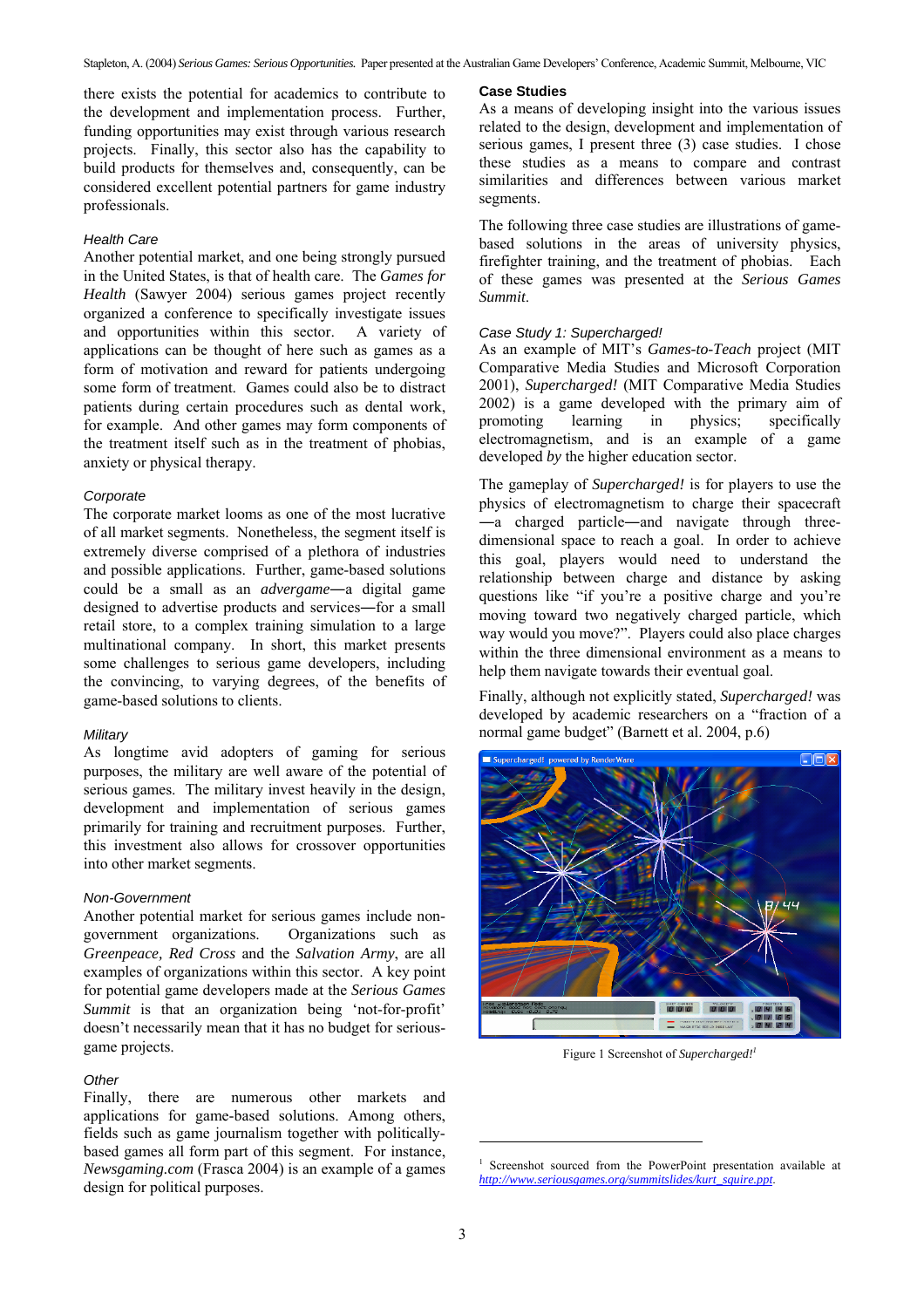Stapleton, A. (2004) *Serious Games: Serious Opportunities.* Paper presented at the Australian Game Developers' Conference, Academic Summit, Melbourne, VIC

#### *Case Study 2: VR Phobias*

The purpose of *VR Phobias* (Wiederhold 2004) was part of the treatment for a variety of phobias within patients including fear of driving, fear of the dark, fear of spiders, fear of heights, fear of snakes, claustrophobia and agoraphobia.

Implemented by the *Virtual Reality Medical Center* (2004), both simulations and off-the-shelf videogames are key components of the treatment. For example off-theshelf games such as *Need for Speed* (Electronic Arts 2004) and *Midtown Madness* (Microsoft Game Studios 2004) are employed as a means to treat patients with a fear of driving.



Figure 2 Patient playing a videogame for the treatment of fear of driving<sup>2</sup>

In other cases, off-the-shelf videogames are modified, or *modded*, to enable new content and gameplay. For example, *Unreal Tournament* (Epic Games 2004) was modified as part of the game-based treatment of arachnophobia.



Figure 3 Screenshot of a modded videogame to treat arachnophobia<sup>3</sup>

The games are used as part of clinical interviews with patients being asked what they are thinking, in reference

l

to their phobia, while playing the game. Further, the games have a high success rate (92%) in terms of the treatment of varying phobias with few (4.5%) participants dropping out from therapy (Wiederhold 2004, p.7).

# *Case Study 3: Biohazard*

The final case study presented here is *Biohazard* (Carnegie Mellon Entertainment Technology Center et al. 2004) a training system developed by Carnegie Mellon University for firefighters to act in the wake of terrorist attack.

The game was one component of the training program which also included traditional lecture based learning along with field-based exercises.

In terms of its development, the game itself was a mod of the *Unreal Tournament* engine and was developed using an iterative, spiral model of development with US\$150,000 in funding.

The game was implemented via a Local Area Network (LAN) party classroom where several participants would play (and train) with an instructor in a single room. In this way players could talk to each other while performing firefighting activities within the game. Further, the instructor had the ability to create certain events, such as a bomb explosion, and a variety of variables, such as time of day, type and number of victims, wind speed, temperature and so on.

One issue that emerged during implementation of the game was the importance of detail in training simulations, as it seemed that players pay attention to small details, such as the color of the firefighters boots, needed for them players to accept, or "buy into" the game.



Figure 4 Screenshot of *Biohazard[4](#page-3-2)*

## **Comparison and Contrast**

While providing only a small sample, I contend that the three case studies do provide enough fertile ground for comparison and contrast. Drawing from the case studies, I have identified a number of issues I believe are worth consideration in relation to the design, development and implementation of serious games. Now while not all

l

<span id="page-3-0"></span><sup>2</sup> Screenshot sourced from the PowerPoint presentation available at *<http://www.seriousgames.org/caseblasts/vrphobia.ppt>*

<span id="page-3-1"></span><sup>3</sup> Screenshot sourced from the PowerPoint presentation available at *<http://www.seriousgames.org/caseblasts/vrphobia.ppt>*

<span id="page-3-2"></span><sup>4</sup> Screenshot sourced from the PowerPoint presentation available at *[http://www.seriousgames.org/caseblasts/Hazmat-small.ppt](http://www.seriousgames.org/caseblasts/vrphobia.ppt)*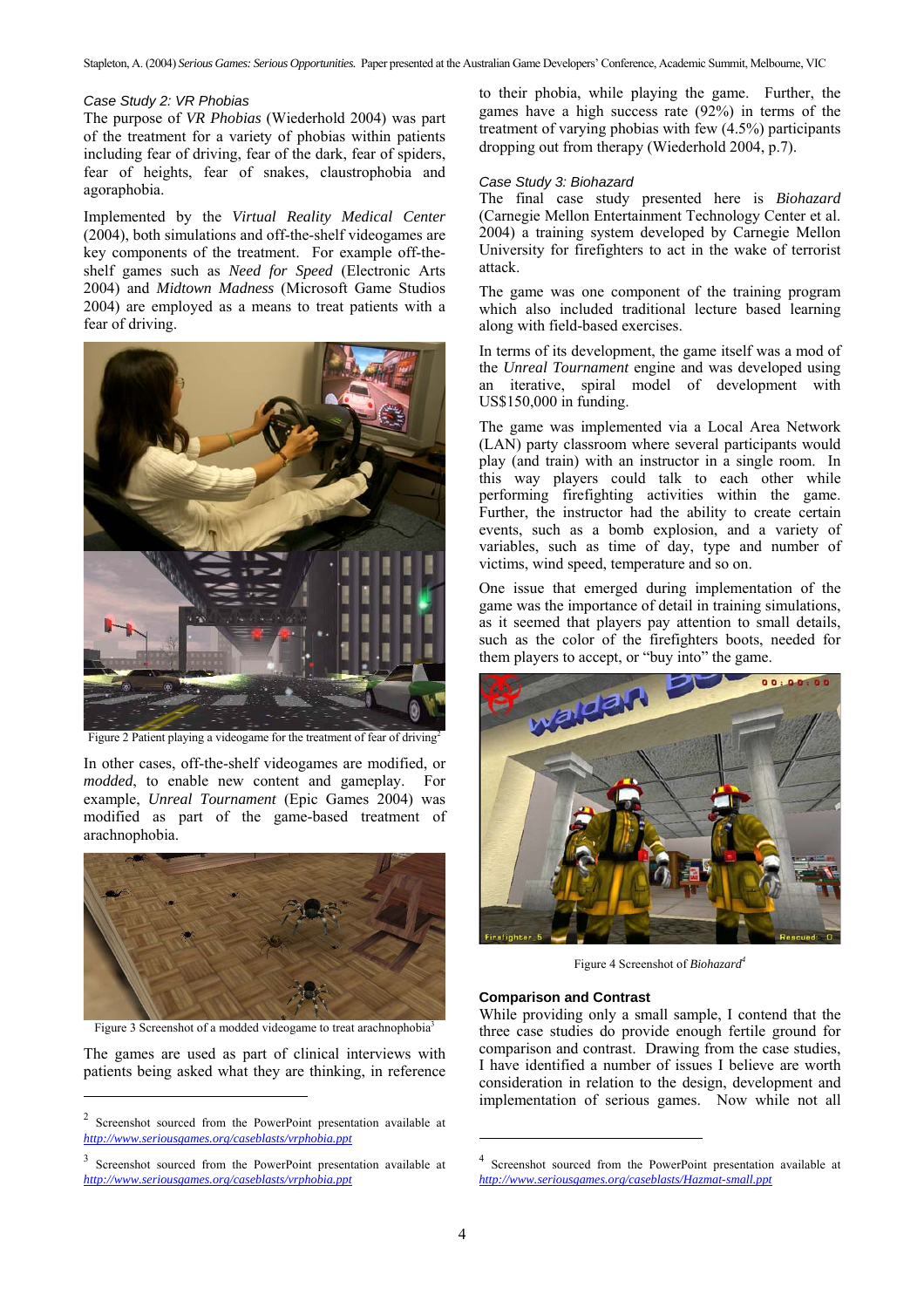issues can be fully explored here, there exists ample opportunity to discuss some of the more prominent ones.

## *Learning Outcomes*

One of the most obvious issues when it comes to serious games is that of *learning outcomes*. The case studies presented games that aimed at promoting *conceptual learning* (*Supercharged!*), *technique, process and skill* (*Biohazard*) and a mixture of both *understanding and technique* (*VR Phobias*). Designers of serious games need to be aware of what *type of learning* the client hopes to achieve by implementing a game-based solution. This issue is paramount because the metrics used to measure successful achievement of the learning outcomes differs significantly between skill-based and concept-based outcomes.

Further, when evaluating solutions to learning challenges, game-based solutions should be considered among a variety of others. In short, the question "is a game-based solution required?" needs to be asked as there may be other more suitable and attractive alternatives.

# *Implementation*

Another key issue is *implementation.* In the case studies, locations of implementation included a traditional middle-school physics classroom, a LAN party classroom, and a clinical practice. Accordingly, the *contexts for implementation* are wide and varied. Further, implementation often comes as part of a broader context of teaching and learning. For example, *Supercharged!* became part of the idle school physics curriculum, *Biohazard* was integrated into a broader sequence of teaching and learning which included traditional lectures and hands-on field training, and *VR Phobias* was part of a broader series of techniques for treating phobias.

In short, it is important for serious game developers to understand that *not all the learning needs to be in-thebox*. This idea is not unfamiliar within the realm of entertainment focused games. Together with playing games, avid gamers read magazines and strategy guides, visit websites and share their knowledge and experiences. Players they learn both with*in* and with*out* the game.

# *Budgets*

Compared to the development of console-based videogames, the budgets for serious games are relatively small. Nevertheless, there are ways of reducing budgets while also delivering quality product such as modding existing game engines and collaborating with others.

Another issue related to budgets is determining the money trail within particular markets and organizations. For example, the infrastructure and flow of money within a small corporation differs significantly from that of a University. These issues need to be recognized to ensure that the game develop knows *where, when* and *how* money is to be transferred during the development cycle.

## *Collaboration*

Collaboration between parties is typical in the development of serous games. Each of the case studies

required some form of collaboration. However, the scope for collaboration can vary widely possibly from the game designer working relatively autonomously within their own workplace environment, to them becoming more of a consultant and helping to mediate a project within a team working in an external environment such as a University.

# *Technology*

The significant budget constraints typical of serious game-based projects impose limitations on the designer. Developing tools, content and game-engines from scratch is expensive so it may be more attractive to use existing technologies. For example, using *Renderware* (Criterion Software 2004) as the middleware development platform for *Supercharged!* would significantly reduce costs. Further, both *VR Phobias* and *Biohazard* modded existing game engines, again significantly reducing costs. Clearly, the ability to adopt these approaches, among others, will depend on a number of other factors including the type of game being developed, target platform, access to facilities, personnel expertise and so on.

# **SUMMARY**

Computer and videogames can be regarded as providing authentic, meaningful and powerful contexts for learning. Games provide players, as learners, with deeply satisfying challenges that require the development of skills and strategies in order to achieve the game objective. Further, when contrasted with traditional views of education, games provide a learner-centered rather than teachercentered approach to education. Understanding games in this way opens the possibility for games to move beyond their primary focus within entertainment and explore the new contexts and markets. Higher education, the health sector, the military, non-government organizations and the corporate sector are all potential clients of gamebased solutions. In developing games for these markets developers need to be aware of a number of issues including learning outcomes, implementation, budget constraints, technological factors and collaboration considerations. Addressing issues such as these can be understood as a means to providing new markets and business opportunities for game developers, new research and collaboration opportunities for universities, and new solutions and learning opportunities for clients.

## **ACKNOWLEDGMENTS**

I would like to thank the organizers of the *Academic Summit* at the *Australian Game Developers' Conference* (AGDC), the *Game Developers' Association of Australia*  (GDAA) and the *Academy of Interactive Entertainment* (AIE) for providing me with the opportunity to present this paper.